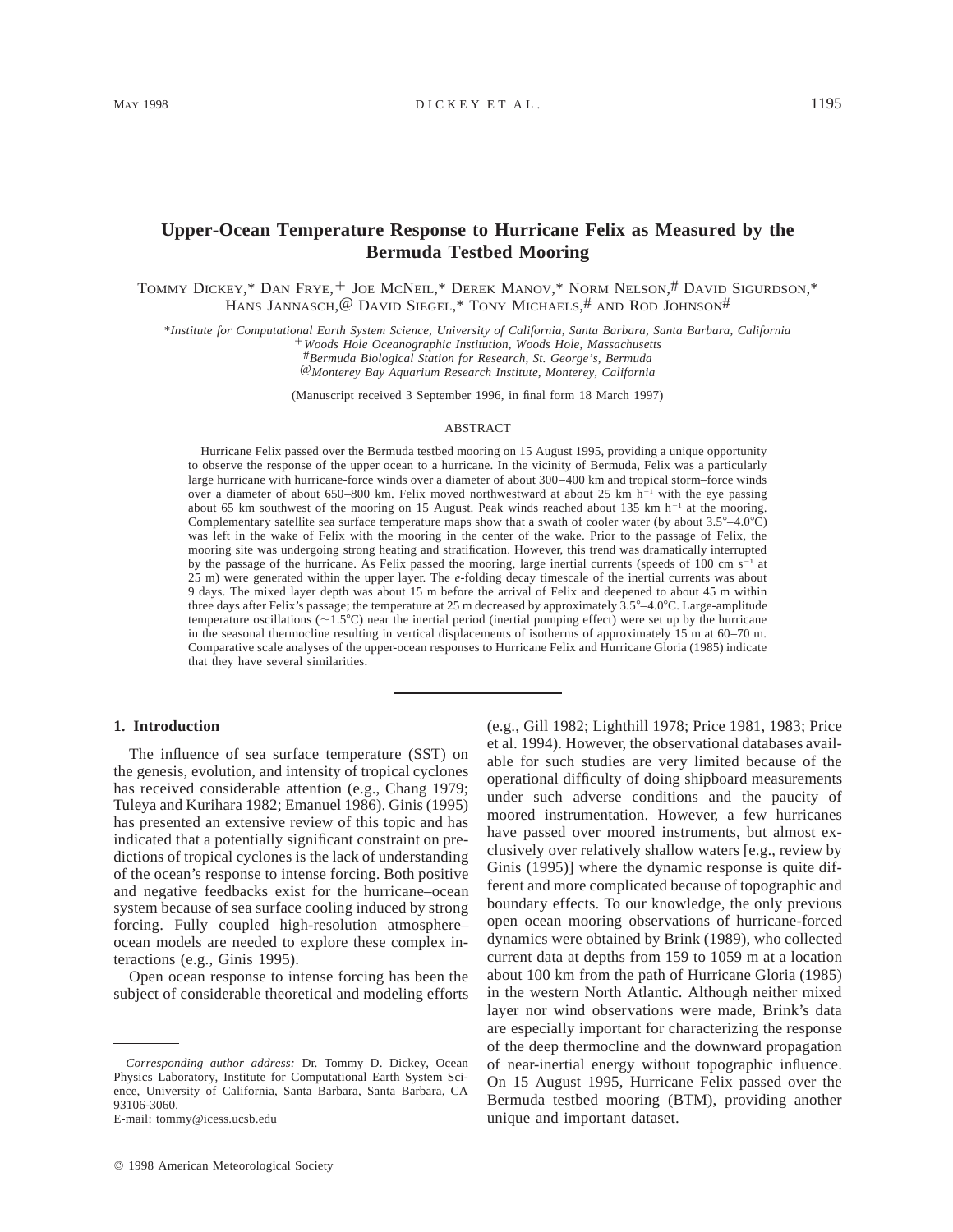## **2. Methods**

The BTM program was initiated in June 1994 and provides the oceanographic community with a common platform for the development and testing of interdisciplinary sensors, analyzers, and systems (Dickey 1995; Dickey et al. 1998). The BTM has several advantages. One of these is the capability of capturing extreme, episodic events, which are inaccessible to ships. The mooring site, which is coincident with the Joint Global Ocean Flux (JGOFS) Bermuda Atlantic Time Series (BATS) site, is ideal for several other reasons. For example, 1) a rich historical database is available for the area (Michaels and Knap 1996); 2) remote sensing data are available for the region (see Nelson 1998); 3) at a minimum, shipboard measurements are made at monthly intervals near the mooring (Michaels and Knap 1996); and 4) there is a documented need for high temporal resolution data at the site, which is of high ecological and biogeochemical importance and a focus for JGOFS observationalists and modelers.

The BTM site is located 80 km southeast of Bermuda  $(31^{\circ}43.7^{\prime}N, 64^{\circ}10.1^{\prime}W)$  in water of depth 4554 m. Mooring turnarounds take place every 3–4 months, with an approximate 1-week break in the time series observations, which is required for replacement of instrumentation. The mooring and its special telemetry are described in detail by Frye et al. (1996) and Dickey et al. (1998).

The mooring array used for Deployment BTM 3 (6 April 1995–23 August 1995) is illustrated in Fig. 1. The meteorological package included sensors for measuring wind speed and direction and air temperature (Coastal Climate Weatherpak). These variables were sampled every hour, recording 10-min average data. The peak wind gust (highest 3-s value every 10 min) was also recorded during this 10-min sampling period. This measurement is important particularly under high wind, high sea-state conditions, such as those experienced during passage of Hurricane Felix. Average wind speeds are about 20% lower than wind gust speeds according to our analysis. The wind anemometer and a downwelling spectral radiometer were located on the buoy at 4.5 m above the ocean surface. Estimates of wind speed at 10 m above the surface,  $U_{10}$ , are computed using a commonly used formula presented by Large et al. (1995).

During deployment of BTM 3, current speed and direction and temperature were measured at depths of 25 and 106 m using S4 (InterOcean) electromagnetic current meters. These were sampled at 2 Hz, and 1-min averages were stored every 30 min. Temperatures were also measured with self-recording temperature systems (TPODS, Brancker, Inc.) at 60, 120, and 150 m. These data were sampled every 15 min. Multivariable moored systems (MVMS; e.g., Dickey 1991; Dickey et al. 1993) recorded 3.75-min averages of physical and optical data at depths of 45 and 71 m. Physical data collected with the MVMS included vector-averaged currents [based on



FIG. 1. Mooring schematic for the Bermuda testbed mooring for the period 6 April–25 August 1995. Relevant physical instruments include a surface meteorological system (METS), a surface spectral radiometer, subsurface multivariable moored systems (MVMS), S4 current meters, and subsurface temperature recorders (TPODS).

EG&G vector measuring current meter, see Weller and Davis (1980)], temperature, and conductivity (Sea-Bird Model SBE-4). Other bio-optical (Dickey et al. 1998) and chemical (Jannasch et al. 1994) measurement systems were deployed, but are not discussed here. These systems also provided temperature data. To summarize, the in situ physical data relevant to the present analysis include currents at 25, 45, 71, and 106 m and temperature at these same depths plus depths of 60, 120, and 150 m.

## **3. Results**

Hurricane Felix had its origin as a tropical wave off the African coast 6 August 1995 and reached hurricane force winds about 800 km north-northeast of the Leeward Islands on 11 August. Air Force Reserve hurricane hunter planes made 24 flights into Felix, collecting meteorological data. Felix was a particularly large hurricane with hurricane force winds over a diameter of about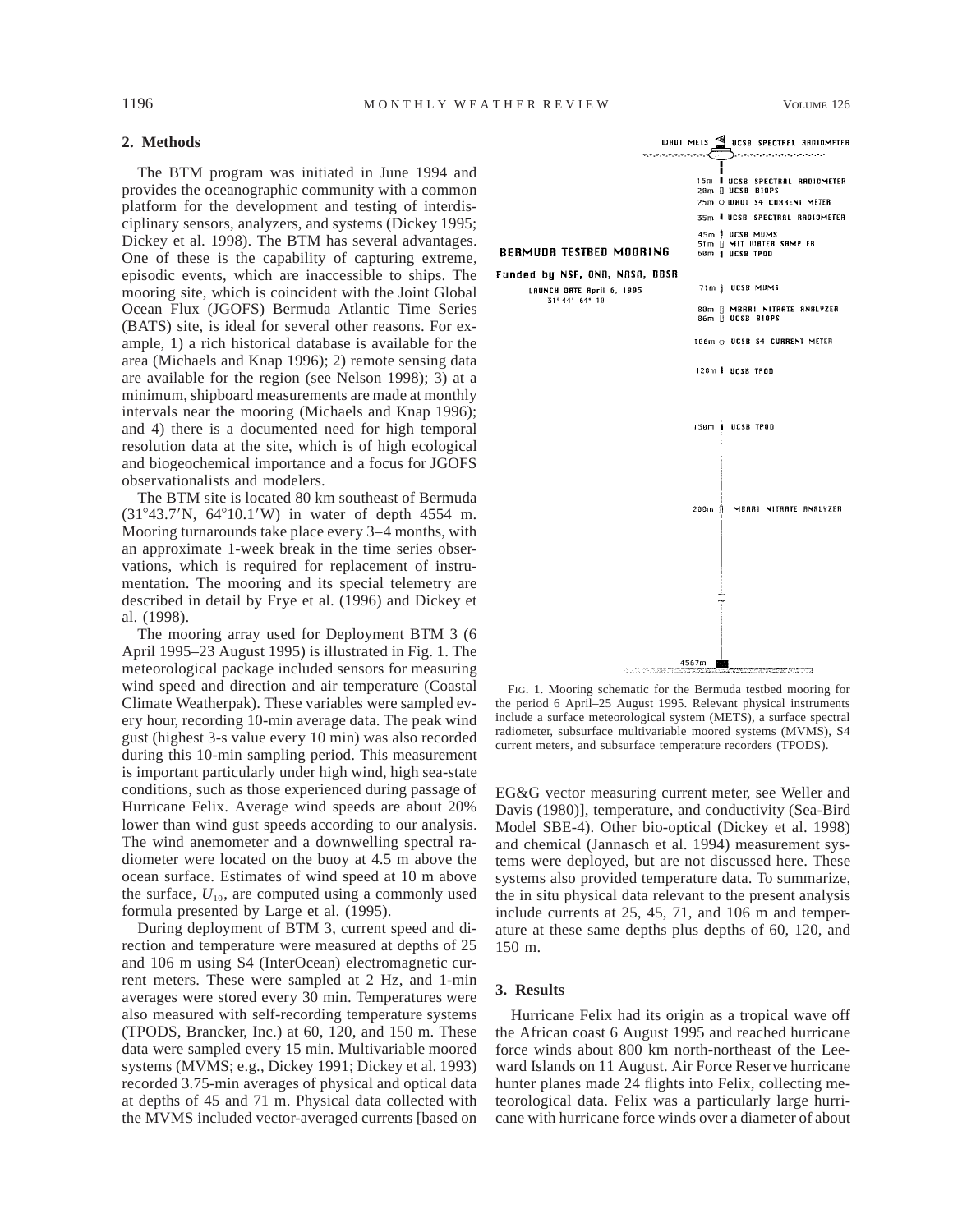

FIG. 2. Time series (top to bottom) of (a) wind speed, (b) zonal current at 25-m depth, and (c) meridional current at 25-m depth.



FIG. 3. Sections of SST (°C) along 31.75°N from 3-day composite images of AVHRR-derived SST, centered on 13 August 1995 or year day 225 (thin line) and August 17 or year day 229 (thick line). Felix crossed this latitude at approximately  $-66.5^{\circ}$  longitude (indicated by a vertical dashed line) near 0000 UTC 15 August or year day 227, with peak winds near 135 km  $h^{-1}$ . The Bermuda testbed mooring location was very near the center of the cold SST swath (indicated by a solid vertical line).

300–400 km and tropical storm force winds over a diameter of about 650–800 km. A minimum barometric pressure of 930 mb and maximum surface wind speeds of 220 km  $h^{-1}$  (category 4 on the Saffir–Simpson scale) were measured when Felix was about 500 km southsoutheast of Bermuda at 1800 UTC 12 August. Felix then moved northwestward in a nearly straight line path at about 25 km  $h^{-1}$ . Barometric pressure gradually increased and maximum wind speeds decreased as the eye passed about 65 km and 100 km southwest of the BTM and the island of Bermuda, respectively. Wind speed peaked over the BTM on 15 August (year day 227) at about 135 km  $h^{-1}$  or 38 m s<sup>-1</sup> (Fig. 2).

Satellite SST (high-resolution Advanced Very High Resolution Radiometer) maps (Nelson 1998) show that a swath of cool water was left in the wake of Felix. The SST was roughly  $3.5^{\circ} - 4.0^{\circ}$ C cooler in the wake, which was roughly 400 km wide (Fig. 3). Remarkably, the BTM was located almost perfectly in the center of Felix's wake. The center of the hurricane wake was located about 200 km to the right of the trajectory of the eye of the hurricane. Interestingly, two large surface temperature features (about 250 km in diameter) were left in the wake as indicated in SST images of 20–22 August (year days 232–234). These clockwise rotating features may be related to inertial current oscillations described below.

Prior to the passage of Felix, the mooring site was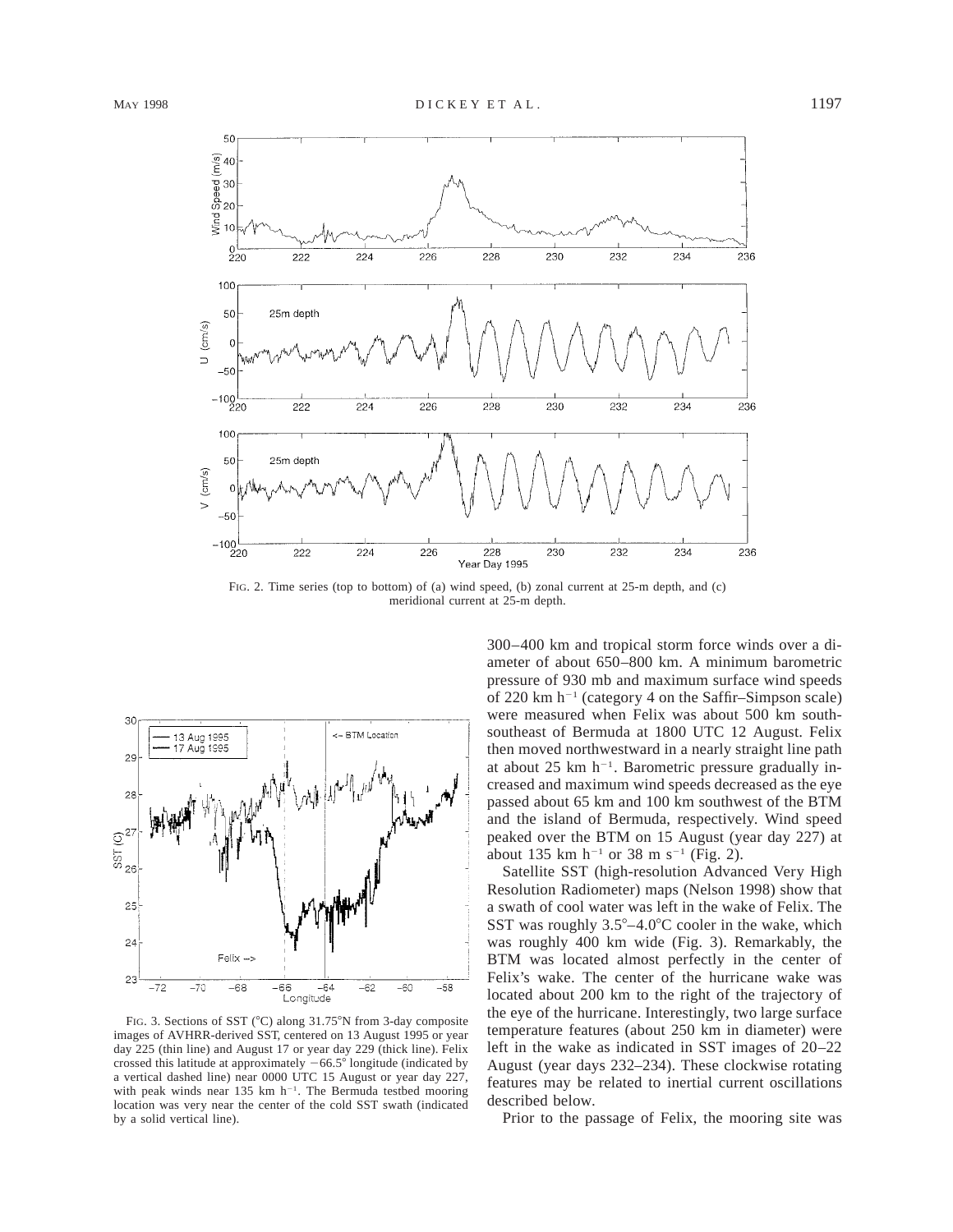

FIG. 4. (a) Time series of temperature at depths of 25, 45, 71, 120, and 150 m from 29 June (year day 180) through 24 August (year day 236). (b) Same as (a) except for time period from 8 August (year day 220) through 24 August (year day 236).

undergoing strong seasonal heating and stratification (Fig. 4a) consistent with observed minimal cloudiness (based on surface radiometer data) and increasing air temperature. However, this trend was dramatically interrupted by the passage of the hurricane on 15 August (year day 227). As Felix passed the mooring, large inertial currents were generated within the upper layer as indicated by the 25-m current meter record (speeds of 100 cm  $s^{-1}$ ; Fig. 2). Inertial currents are set up by the onset of intense localized wind stress and have a period of approximately 22.8 h at our site. The current shear is greatest at the base of the mixed layer where deep cooler waters are entrained into the mixed layer resulting in cooling of the surface layer. The mixed layer depth was about 15 m on 21 July (year day 202) according to CTD profile data and may have been shallower just prior to the arrival of Felix. The mixed layer deepened to about 45 m within three days after Felix's passage according to both mooring (Fig. 4b) and CTD data. The temperature at 25 m decreased by  $3.5^{\circ} - 4.0^{\circ}C$ and the temperature at 45 m increased by about  $2^{\circ}$ C through the mixing process. Temperatures at 71 m and greater depths decreased slightly.

Interestingly, large-amplitude temperature oscillations (internal gravity waves near the inertial period) were set up by the hurricane in the seasonal thermocline below the mixed layer and are especially evident in the 71-m time series (Fig. 4b) and the horizontal currents

(Fig. 2). This effect is called inertial pumping and the vertical amplitudes of the waves are estimated to be roughly 15 m.

# **4. Discussion**

The analysis of this unique dataset is preliminary. Here, the focus is on the upper-ocean temperature response. Price et al. (1994) have depicted the upper-ocean response of a hurricane as a two-stage process. The first is a forced period of intense local mixing, which lasts for about half a day and the latter is a relaxation phase after passage of the hurricane when nonlocal, threedimensional processes occur as part of a primarily baroclinic response. The temperature response at the mooring is influenced by several different processes. For example, mechanical mixing causes local entrainment of deeper cooler waters in a one-dimensional sense; however, nonlocal dynamics associated with upwelling, horizontal advection, and horizontal pressure gradients can affect the observed temperature structure (e.g., Greatbatch 1985). In addition, wind stress rotation rate and the timing of the arrival of hurricane force winds with respect to ongoing inertial current oscillations can affect the upper-ocean temperature response.

Energy in the mixed layer disperses in the wake as near-inertial internal waves that propagate into the thermocline (e.g., Brink 1989). As indicated by Price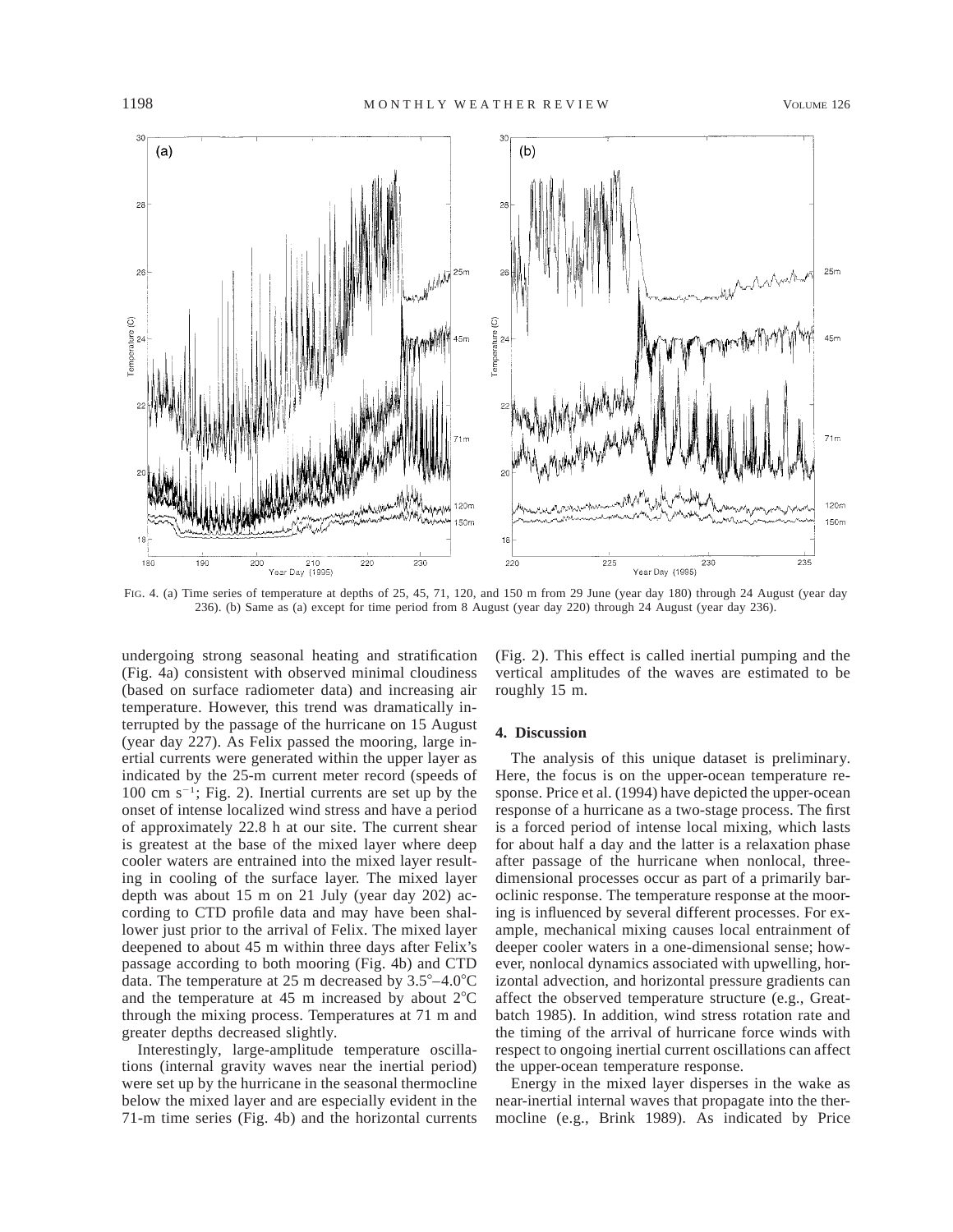TABLE 1. Comparison of Hurricane Felix and Hurricane Gloria. Values used for Hurricane Felix are from 15 August 1995 and for Hurricane Gloria are from 26 September 1985 (Price et al. 1994). Note that best estimates of variables and parameters are presented.

| Variable or parameter                                           | Felix | Gloria                                    |
|-----------------------------------------------------------------|-------|-------------------------------------------|
| Radius to maximum wind $R$ (km)                                 | 61    | 70                                        |
| Maximum wind speed $U_{10}$ (m s <sup>-1</sup> )                | 38    | 36                                        |
| Translational speed $U_H$ (m s <sup>-1</sup> )                  | 6.9   | 6.8                                       |
| Local Coriolis parameter $f(s^{-1})$                            |       | $7.7 \times 10^{-5}$ $7.0 \times 10^{-5}$ |
| Mixed layer depth scale $h(m)$                                  | 45    | 50                                        |
| Density change across thermocline $\Delta \rho$                 |       |                                           |
| $(kg \; m^{-3})$                                                | 2.6   | 4.0                                       |
| Isopycnal displacement in thermocline                           |       |                                           |
| $\eta$ (m)                                                      | 10    | 8                                         |
| Mixed layer velocity scale $U_{\text{ml}}$ (m s <sup>-1</sup> ) | 1.0   | 1.6                                       |
| Alongtrack scale $L_i$ (km)                                     | 90    | 97                                        |
| Nondimensional storm speed S                                    | 1.2   | 1.1                                       |
| Nondimensional Burger number B                                  | 0.01  | 0.02                                      |
| Nondimensional Mach number C                                    | 3.6   | 3.4                                       |
| Nondimensional parameter $k$                                    | 1.4   | 1.4                                       |
| Nondimensional mixed layer Rossby                               |       |                                           |
| number $Q$                                                      | 0.2   | 0.2                                       |

(1983), thermocline-depth response is likely observable and interpretable only when wind forcing is intense and isolated so that other effects are small in comparison. Such is clearly the case for Hurricane Felix.

The determination of the relative importance of these various processes will require application of models. However, preliminary scale analyses can provide some useful insights. Basic scaling factors and nondimensional parameters are presented here with relevant values in parentheses. Comparisons with Hurricane Gloria (1985), which had similar characteristics to Felix, are presented below (see summary in Table 1). It should be noted that the parameters estimated for Gloria are based on a modeled wind field and a single air-deployed expendable current profiler (AXCP) survey (26 September 1985) as input for an ocean model simulation (Price et al. 1994). Gloria, one of the most powerful hurricanes in its decade (wind speeds of 36 m  $s^{-1}$  and currents of  $170 \text{ cm s}^{-1}$ , traveled well to the west of Felix's track and eventually crossed the Gulf Stream and progressed up the eastern seaboard of the United States.

The wind-driven horizontal velocity in the mixed layer,  $U_{\text{ml}}$  (100 cm s<sup>-1</sup>), can be estimated (Price 1983) as

$$
U_{\rm ml} = \frac{\tau R}{\rho h U_H},\tag{1}
$$

where  $\tau$  is the wind stress magnitude (5.18 Pa), *R* is the radius to maximum stress, *h* is the mixed layer depth  $(45 \text{ m})$ , and  $U_H$  is the translational speed of the hurricane  $(6.9 \text{ m s}^{-1})$ . Wind stress is calculated using the formula (e.g., Price et al. 1994)

$$
\tau = \rho_a(0.49 + 0.065U_{10}) \times 10^{-3}U_{10}^2, \tag{2}
$$

where  $\rho_a$  is density of air (1.26 kg m<sup>-3</sup>) and  $U_{10}$  is maximum wind speed (38 m  $s^{-1}$ ). The radius of maximum wind speed is estimated using Eq. (1) to be 61 km. These values are comparable to those obtained for Hurricane Gloria (e.g., Price et al. 1994). The alongtrack scale of Felix can be estimated as

$$
L_i = \frac{U_H}{f},\tag{3}
$$

giving a value of 90 km. The nondimensional storm speed *S* provides an indication of the timescale over which the ocean experiences the hurricane's wind stress and is relevant to generated inertial motions. Price et al. (1994) define *S* as

$$
S = \frac{\pi U_H}{4fR},\tag{4}
$$

where *f* is the local Coriolis parameter  $(7.67 \times 10^{-5})$ rad  $s^{-1}$ ). Our estimate of *S* is 1.2, which is quite similar to that of Gloria. With this value of *S,* the wind stress changes on a timescale comparable to the local inertial period (22.8 h).

The degree of pressure coupling between the mixed layer current and the thermocline current is indicated by the Burger number (e.g., Price et al. 1994) or

$$
B = \frac{g'h}{4f^2R^2},\tag{5}
$$

where  $g'$  is reduced gravity (0.025 m s<sup>-2</sup>) based on density change across the thermocline or  $\Delta \rho$  (2.6 kg)  $m^{-3}$ ). The Burger number is estimated for Felix to be 0.01. This is less than the value for Gloria and indicates that the pressure coupling is relatively weak, likely because of the large hurricane diameters. Price et al. (1994) show that the decay and *e*-folding time for mixed layer currents (through energy dispersion) are directly dependent on the Burger number. That is, for smaller– Burger number cases, the nonlocal dynamics of the relaxation phase are not as important during the forcing stage. The *e*-folding timescale for Felix is about 9 days according to our direct measurements. The decay of inertial oscillations has been the subject of several studies that have suggested various processes that may contribute to the decay [e.g., downward energy flux into the thermocline (Price 1983; Brink 1989); small-scale dissipation (Gonella 1971); and the  $\beta$  effect (D'Asaro 1989)]. This aspect will be considered in future analyses of this dataset.

Upwelling, which is driven by the wind stress curl, is the most important process causing density changes in the thermocline through divergence of upper-layer transport. The degree of upwelling associated with hurricane passage is indicated by the Mach number *C,* as given by Price et al. (1994):

$$
C = \frac{U_H}{c},\tag{6}
$$

where  $c$  is the gravest mode internal wave phase speed. Using  $c = 1.9$  m s<sup>-1</sup>, *C* is 3.6 for Felix, which again is comparable to the value estimated for Gloria. Thus,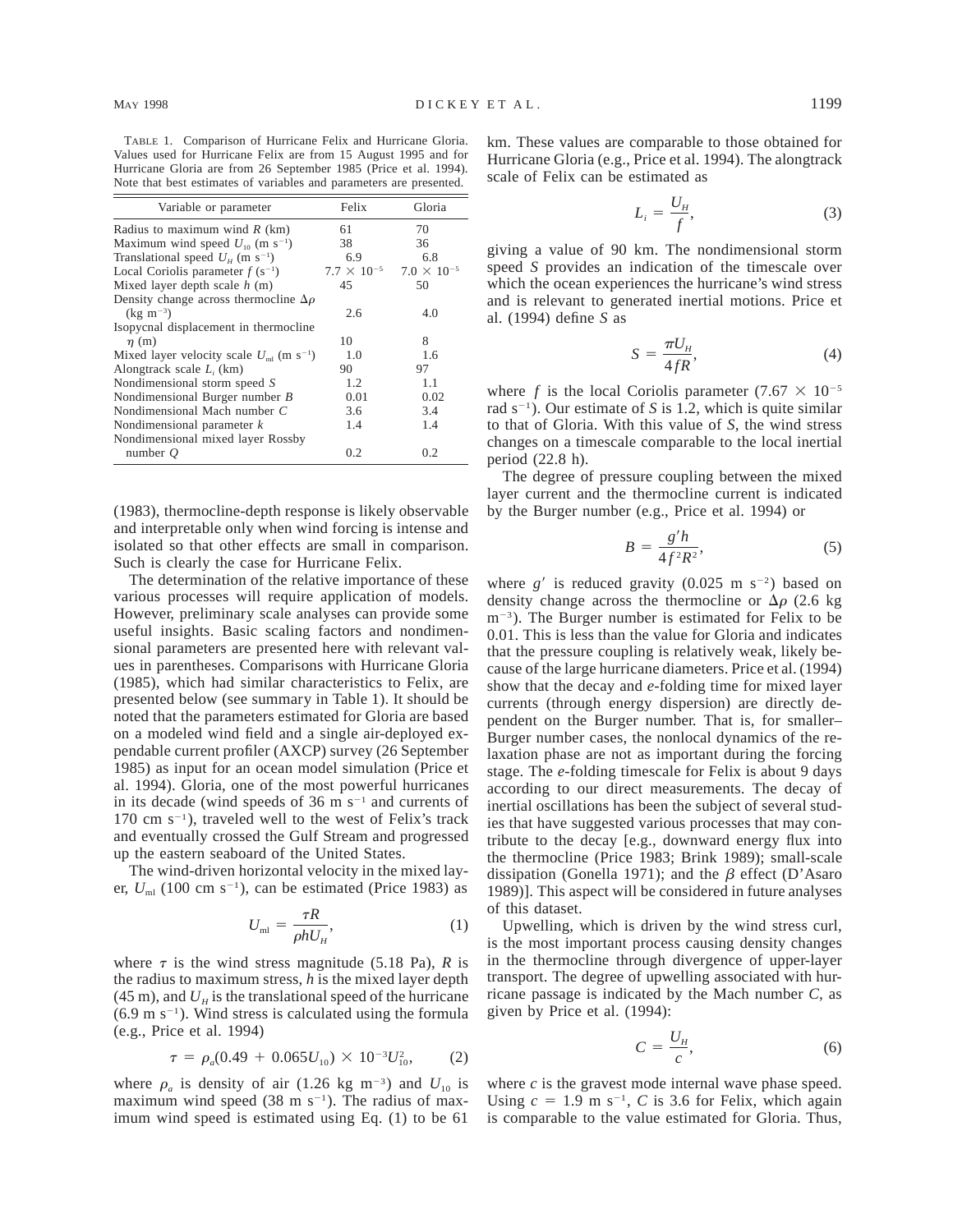upwelling is likely not particularly important directly beneath either hurricane as each is relatively fast moving. The importance of upwelling has also been examined by Greatbatch (1985), who defined the parameter *k,* which is a ratio of the time over which upwelling takes place or  $f^{-1}$  to the time over which entrainment of deeper waters occurs or  $L/U_H$ . Parameter *k* is defined as

$$
k = \frac{U_H}{Lf},\tag{7}
$$

where *L* is the horizontal scale of the storm. For Felix, *k* is estimated to be 1.4. This implies that since Felix is a moderately fast moving hurricane, upwelling of water can enhance cooling of the mixed layer for a few hours when entrainment is occurring.

A Rossby number for mixed layer current may be estimated according to Price et al. (1994) as

$$
Q = \frac{\tau}{\rho_0 h U_{H} f}.
$$
\n(8)

The mixed layer Rossby number for both Felix and Gloria is 0.2. Thus, nonlocal or advective effects are likely not important during the forcing and early decay stages.

The displacement of isopycnals in the seasonal thermocline (Price et al. 1994) can be estimated as

$$
\eta = \frac{\tau}{\rho_0 f U_H},\tag{9}
$$

giving  $\eta = 10$  m. The vertical amplitude of near-inertial internal gravity waves estimated from our temperature time series (Fig. 4b) and CTD temperature profiles (using mean temperature gradient) made a few days after Felix's passage is about 15 m.

The position of maximum cooling has often been observed to be biased or displaced to the right of the path of hurricanes (e.g., Greatbatch 1985; Cornillon et al. 1987; Price et al. 1994). This was the case for Felix as indicated in Fig. 3 as the center of the swath of reduced temperature was offset by about 200 km. The rightward bias of Gloria was about 80 km. Several explanations for these biases have been forwarded (e.g., Chang and Anthes 1978; Price 1981; Price et al. 1994). However, the primary reason for these asymmetries is related to the wind stress vector rotation, which is effectively clockwise on the right side of tracks and often in near resonance with the inertially rotating mixed layer during hurricane passage (e.g., Dickey and Simpson 1983; Price et al. 1994). This effect is most likely to occur when the nondimensional speed  $S$  is  $O(1)$  as it was for both Felix and Gloria.

To summarize, few hurricanes have passed over heavily instrumented moorings, particularly in the open ocean. The scaling parameters computed with our dataset are similar to those primarily based on modeling results by Price et al. (1994) for Hurricane Gloria of

1985. The rich mooring and satellite datasets collected during this study will be the subject of several more studies including modeling of the coupled ocean–atmosphere system and assessments of modification of biogeochemical cycles in the Sargasso Sea.

*Acknowledgments.* We would like to thank John Kemp for his direction of the mooring deployment and recovery activities and the master and crew of the R/V *Weatherbird II.* Information concerning Hurricane Felix was provided by Max Mayfield and Jack Beven of the National Hurricane Center. We would like to thank Margaret Stramska, David Foley, and Sarah Zedler for assistance during the project and Jim Price and Isaac Ginis for useful discussions. Our work was sponsored by the National Science Foundation Oceanographic Technology and Interdisciplinary Coordination Program (Grant OCE-9627281 to T. Dickey, UCSB), the Office of Naval Research Ocean Engineering and Marine Systems Program (Grant N000-14-94-10346 to D. Frye, WHOI), the National Aeronautics and Space Administration (Grant NAGW-3949 to T. Dickey, UCSB; Grant NAGW-3145 to David Siegel; Grant NAGW 4637 to N. Nelson, T. Michaels, and D. Siegel), the David and Lucile Packard Foundation (Grant S213 to Hans Jannasch), and gifts from the Vettleson Foundation and the Andrew W. Mellon Foundation to BBSR. Parties interested in modeling the dataset described herein may contact Tommy Dickey (http://www.ucsb.edu/opl/opl.html).

#### **REFERENCES**

- Brink, K. H., 1989: Observations of the response of thermocline currents to a hurricane. *J. Phys. Oceanogr.,* **19,** 1017–1022.
- Chang, S. W., 1979: The response of an axisymmetric model tropical cyclone to local variations of sea surface temperature. *Mon. Wea. Rev.,* **107,** 662–666.
- , and R. A. Anthes, 1978: Numerical simulations of the ocean's nonlinear, baroclinic response to translating hurricanes. *J. Phys. Oceanogr.,* **8,** 468–480.
- Cornillon, P., L. Stramma, and J. F. Price, 1987: Satellite measurements of sea surface cooling during Hurricane Gloria. *Nature,* **326,** 373–379.
- D'Asaro, E. D., 1989: The decay of wind-forced mixed layer inertial oscillations due to the  $\beta$  effect. *J. Geophys. Res.*, **94,** 2045–2056.
- Dickey, T., 1991: The emergence of concurrent high-resolution physical and bio-optical measurements in the upper ocean. *Rev. Geophys.,* **29,** 383–413.
- , 1995: Bermuda testbed mooring program. *Bull. Amer. Meteor. Soc.,* **76,** 584.
- , and J. J. Simpson, 1983: The sensitivity of upper ocean structure to time varying wind direction. *Geophys. Res. Lett.,* **10,** 133– 136.
- , and Coauthors, 1993: Seasonal variability of bio-optical and physical properties in the Sargasso Sea. *J. Geophys. Res.,* **98,** 865–898.
- , and Coauthors, 1998: Preliminary results from the Bermuda Testbed Monitoring program. *Deep-Sea Res.,* in press.
- Emanuel, K. A., 1986: An air–sea interaction theory for tropical cyclones. Part 1: Steady-state maintenance. *J. Atmos. Sci.,* **43,** 585–604.
- Frye, D., S. Merriam, B. Eastwood, J. Kemp, N. McPhee, S. Libertore, E. Hobart, A. Bocconcelli, and S. Tarbell, 1996: Atlantic Long-